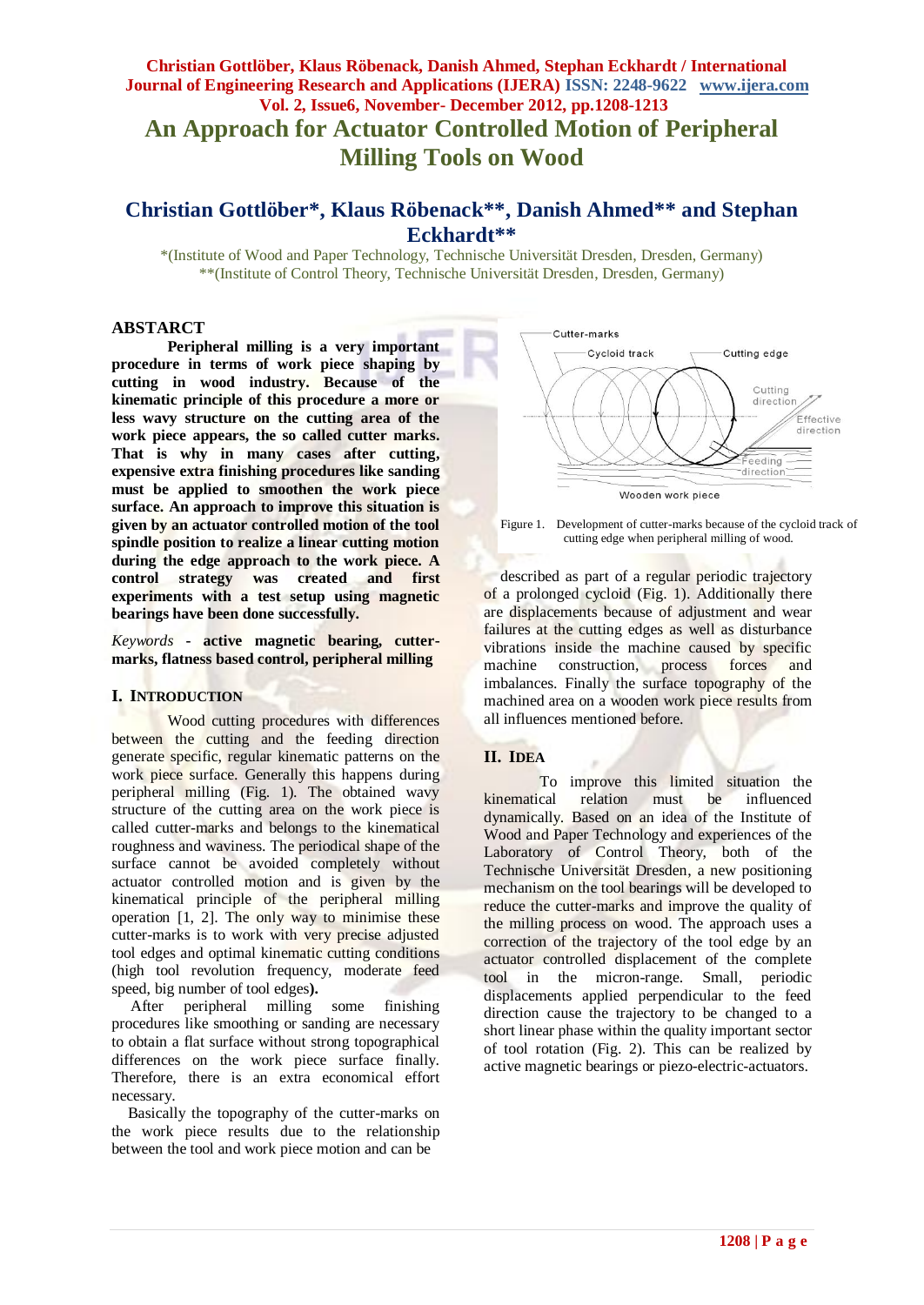

Figure 2. Avoiding of cutter-marks because of the corrected cycloid track of cutting edge when peripheral milling of wood



Figure 3. Visualisation of the periodic vertical cutting edge motion depending on the rotation angle  $\varphi$  of the tool to generate the linear movement with length L.

The actuators set the tool to periodic oscillation in the y-direction. The oscillations have to be synchronised to the rotational position of the cutting edge (Fig. 3). The angle of rotation of the rotor during which the cutting-edge is in contact with the work piece is called the rotation sector angle and is denoted by  $\varphi_1$ . The period of tool axis oscillation is given by  $2\varphi_1$ , which is the double of the linearized/flattened rotation sector. The amplitude  $\Delta$ can be calculated by (1) depending on the tool radius R and the linearized rotation sector angle  $\varphi$ . The frequency of oscillation must be an integer multiple of the tool rotation number.

$$
\Delta = R - y_l = R \cdot \left[ 1 - \cos \left( \frac{\varphi_l}{2} \right) \right]. \quad (1)
$$

Furthermore, one has η as the displacement of the spindle axis in y-direction. Thus, (2) and (3) describe the two half periods of actuation in ydirection functionally depending on rotation angle  $\varphi$ , linearized rotation sector angle  $\varphi$  and tool diameter R.

For  $0^{\circ} \leq \varphi < \varphi_1$ :

$$
\eta(\varphi) = R \cdot \left[ \cos \left( \frac{\varphi_l}{2} - \varphi \right) - \cos \left( \frac{\varphi_l}{2} \right) \right].
$$
 (2)

For  $\varphi_l \leq \varphi \leq 2 \varphi_l$ :

$$
\eta(\varphi) = -R \cdot \left[ \cos \left( \frac{3 \cdot \varphi_l}{2} - \varphi \right) - \cos \left( \frac{\varphi_l}{2} \right) \right].
$$
\n(3)

The trajectory, along with the desired velocity and acceleration, is shown in Fig. 4. It should be noted that the velocity and acceleration plots have been rescaled. It can be seen that even though the desired velocity is continuous, the desired acceleration is not.



Figure 4: Desired trajectory of the spindle shown with (scaled) velocity and acceleration

A similar mechanism with a few piezo-electric actuators on a spindle ball bearing of a wood milling machine setup was already used and applied successfully for quality improvements some years ago by Hynek et al. [3, 4] and Jackson et al. [5]. In their case the front bearing was moved both in xand y-direction for control of the cutting motion and reduction of the cutter-mark height.

The introduced solution approach and the following innovation shall improve the work piece quality and reduce the necessary finishing activities after milling. The changed process and the possibility to reduce the cutter-marks ought to lead to the chance to lower the very high rotational speeds of wood milling tools. Also, reduced rotation numbers and cutting speeds positively influence the cutting noise as well as tool wear.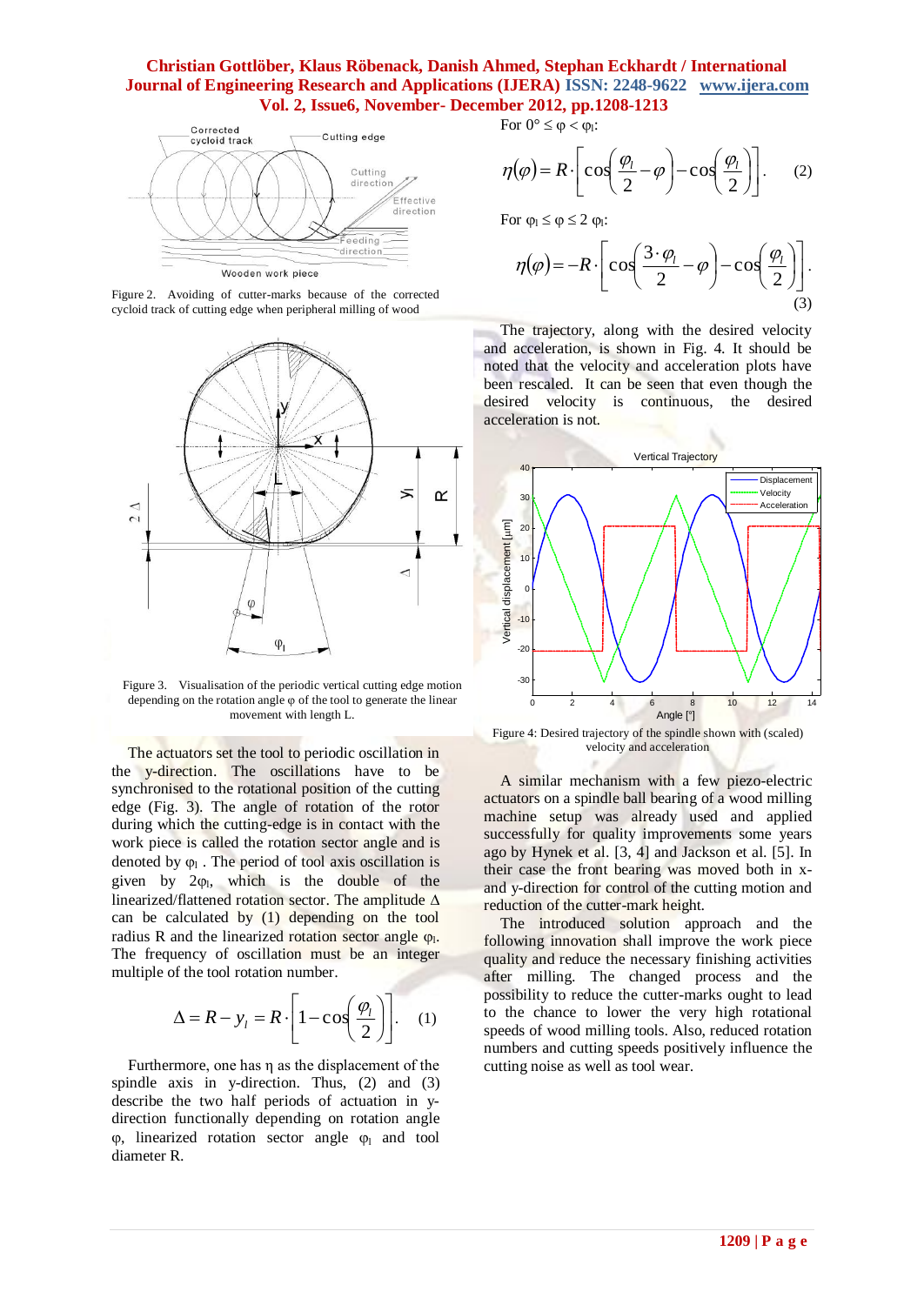# **III. PRELIMINARY EXPERIMENTS**

#### **3.1 Design Considerations**

The periodic displacement of the tool is based on a tool diameter of  $125 \, mm$  resulting in a tool radius  $R = 62.5$  mm. We use the ratio  $N = 50$  between the oscillation frequency in the y-direction and the revolution frequency. This yields a linearized rotation sector

$$
\varphi_l = \frac{360^{\circ}}{2 \cdot N} = \frac{180^{\circ}}{N} = 3.6^{\circ}.
$$

The length  $L$  of the linear movement is given by

$$
L = 2 \cdot R \cdot \sin\left(\frac{\varphi_l}{2}\right) \approx 3.93 \text{ mm}.
$$

The amplitude  $\Delta$  can be calculated by (1) as follows:

$$
\Delta \approx 30.84 \ \mu m
$$

Since the tool axis oscillation is symmetric for both half periods as described by  $(2)$  and  $(3)$ , actuators and measurement tools must be selected for a minimum range of  $2\Delta \approx 62 \mu m$ .



Figure 5: Radial bearing consisting of three horseshoe magnets

### **3.2 Experimental Setup**

The spindle consists of a rotor of length 0.6 m and mass of 10 kg which is levitated by two three-phase electromagnetic radial bearings. Each of these radial bearings consists of three horseshoe magnets, arranged around the rotor at an effective angle of 120° to each other (see Fig. 5). Axial motion is controlled by a standard axial disc bearing. A laboratory spindle is shown in Fig. 6.

The power amplifiers used in the laboratory spindle are switched transistor bridges. The duty ratios of these transistor bridges can be used as the eight independent controls needed, namely, three for each radial bearing and two for the axial bearing. In industrial applications, current controlled amplifiers are widely used but in our setup current control is done by a cascaded controller, which is discussed in the next section. In our test-bench, the computer hardware used is dSpace 1103.

# **3.3 Mathematical Modeling**

Modeling and controller design is described in [6, 7]. The cartesian coordinate system is set up as follows: x, y, z are the coordinates of the centre of mass of the rotor. The axis of symmetry of the rotor is also the axis of rotation and it coincides with the z-axis. The y-axis represents vertical displacement and the x-axis represents horizontal displacement. Since the rotor rotates about the zaxis with a constant angular velocity, both the rotation about the z-axis and displacement in the zaxis do not have to be considered. The angles *ψ* and  $\theta$  describe the angular position of the rotor and  $\phi$  is the angle of rotation, see Fig. 7.



Out of the six degrees of freedom of the rigid body, only four are considered. With these assumptions, the model can be written as [6]

$$
m\ddot{x} = F_{x,f} + F_{x,r} + mg_x
$$
  
\n
$$
m\ddot{y} = F_{y,f} + F_{y,r} + mg_y
$$
  
\n
$$
J_2\ddot{\psi} = -(l_f - z)F_{x,f} + (l_r - z)F_{x,r} - J_1\dot{\phi}\dot{\theta}
$$
  
\n
$$
J_2\ddot{\theta} = (l_f - z)F_{y,f} - (l_r - z)F_{y,r} - J_1\dot{\phi}\dot{\phi},
$$

where  $l_f$  and  $l_r$  are the distances from the centre of mass of the rotor to the front and rear bearing, respectively. The mass of the rotor is denoted by *m* and  $J_1$ ,  $J_2$  are the principal moments of inertia. The forces in the x- and y-direction are denoted by  $F_x$ and  $F_y$ , and the indices  $r$  and  $f$  represent rear and front, respectively. The components of the gravitational acceleration are denoted by  $g_x$ ,  $g_y$  and  $g_z$ . In case of appropriate adjustment we have  $g_x = g_z = 0$  and  $g_y = -g = -9.81 \text{ ms}^{-2}$ . Since the axial displacement is small and the gyroscopic forces can be neglected, the model can be re-written as

$$
\begin{pmatrix} \ddot{x} \\ \ddot{y} \\ \ddot{\psi} \\ \ddot{\theta} \end{pmatrix} = M \cdot \begin{pmatrix} F_{x,f} \\ F_{y,f} \\ F_{x,r} \\ F_{y,r} \end{pmatrix} + \begin{pmatrix} 0 \\ -g \\ 0 \\ 0 \end{pmatrix}
$$
(4)

with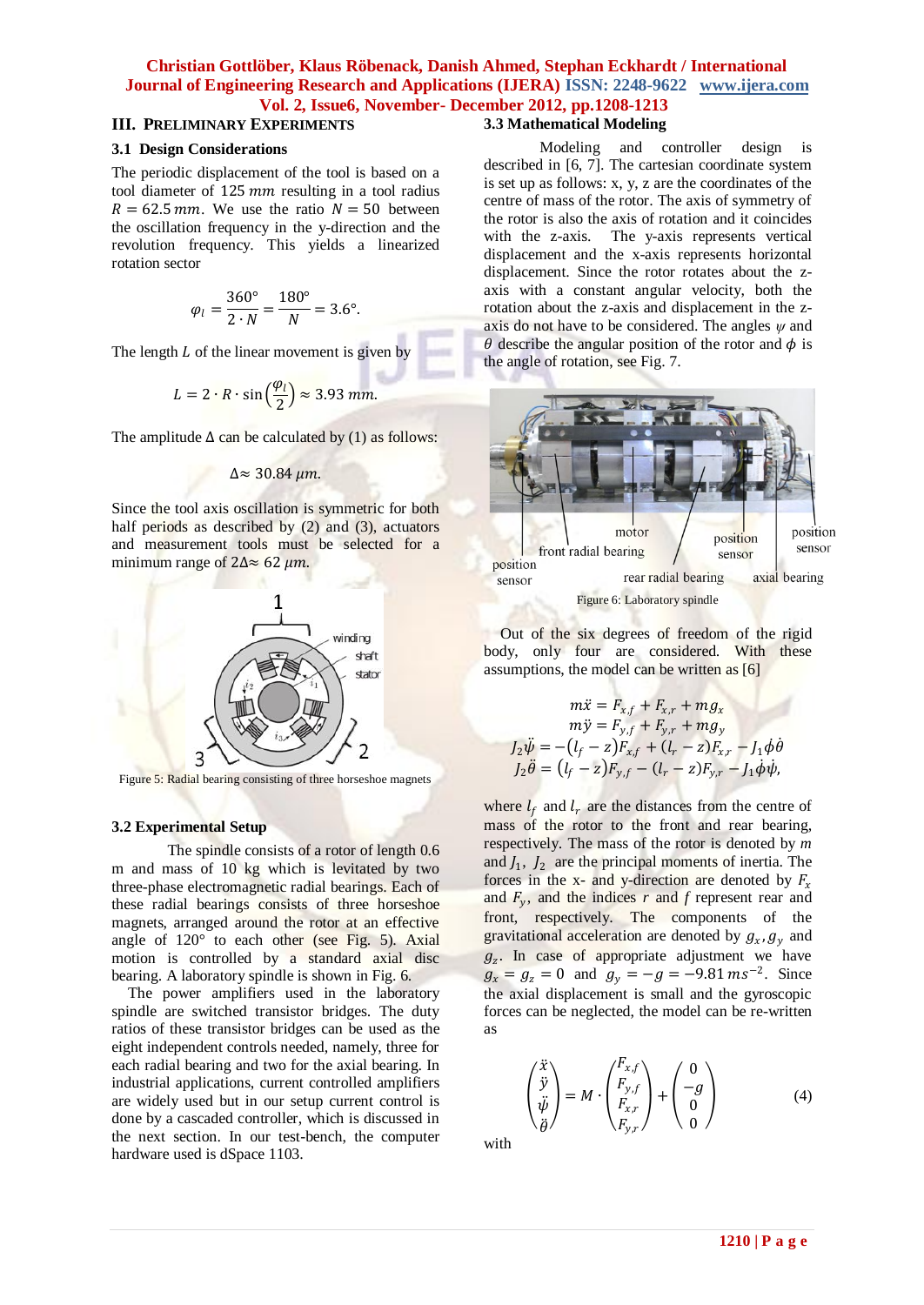



Figure 7: Magnetically levitated spindle

As can be seen in Fig. 5, the resulting force in each bearing is the sum of three independent forces created due to three currents in the horseshoe magnets. The forces in the front bearing can be represented by

$$
\begin{pmatrix} F_{x,f} \\ F_{y,f} \end{pmatrix} = \begin{pmatrix} \sin(\alpha_1) & \sin(\alpha_2) & \sin(\alpha_3) \\ \cos(\alpha_1) & \cos(\alpha_2) & \cos(\alpha_3) \end{pmatrix} \begin{pmatrix} F_{1,f} \\ F_{2,f} \\ F_{3,f} \end{pmatrix},
$$
\n(5)

where  $\alpha_1 = 0^\circ$ ,  $\alpha_2 = 120^\circ$  and  $\alpha_3 = 240^\circ$  and  $F_{1,f}$ ,  $F_{2,f}$  and  $F_{3,f}$  are the forces generated by the horseshoe magnets. The forces in the rear bearing can be represented similarly.

The relationship between the current and the force is given by  $[6]$ 

$$
F_{i,j} = \mu_{i,j} \frac{i_{i,j}^2}{\left(s_j - (\sin \alpha_i \cos \alpha_i) \left(\frac{x_j}{y_j}\right)\right)^2}
$$
(6)  
= 
$$
\mu_{i,j} \frac{i_{i,j}^2}{\left(s_j - x_j \sin \alpha_i - y_j \cos \alpha_i\right)^2}
$$
,

where  $i \in \{1,2,3\}$  and  $j \in \{f, r\}$ , *i* is the current, *s* is the air gap and  $\mu$  is a constant which depends on the bearing geometry and material. This simplified model neglects the interaction of the currents in different coils, saturation, and other nonlinear effects. The relationship given by (6) can be used to calculate the force inputs which serve as the controls of a flatness-based position tracking controller.

The current coils for each of the independent horseshoe magnets may be modeled as [6]

$$
\frac{d}{dt}(Li) = u - Ri,
$$

where  $R$  is the resistance of the coil,  $i$  is the current, *u* is the input voltage and *L* is the inductance which depends on position of the rotor.

Rotor angular position about the z-axis is measured with a contact-free incremental sensor. Rotor position and orientation is measured with two pairs of eddy current sensors in two planes perpendicular to the axis of symmetry and another one for the axial rotor position. The angular position is needed to synchronize the tool path with rotor rotation and the rotor position and orientation is needed for trajectory control.

### **3.4 Controller Design**

The rigid body model (4) is used for the controller design [8]. The controller itself is flatness-based and has a cascade structure. The inner controller is used to follow the reference currents which are calculated by the outer loop, the position or tracking controller, which is shown in Fig. 8.



Figure 8. Signal flow diagram of the feedback control system.

The concept of flatness extends the concept of controllability from a linear system to a nonlinear system [9, 10]. Flatness based control requires the declaration of flat outputs, such that all states and inputs can be defined as a function of the flat outputs and their time derivatives. If such outputs can be found, then the system is said to be flat and these outputs can be used to determine the inputs needed to control the system. A major advantage of flatness based control is that integration is not required. For the purposes of the current problem, the position and orientation of the rotor can be selected as the flat outputs.

Defining  $a_x$ ,  $a_y$ ,  $a_\theta$  as auxiliary variables, we have

$$
\begin{pmatrix} a_x \\ a_y \\ a_\psi \\ a_\theta \end{pmatrix} = \begin{pmatrix} \ddot{x} \\ \ddot{y} \\ \ddot{\psi} \\ \ddot{\theta} \end{pmatrix}.
$$

For each of the four uncoupled systems a stable controller can be designed. The desired or reference trajectory coordinates are denoted by  $x^{ref}$ ,  $y^{ref}$ ,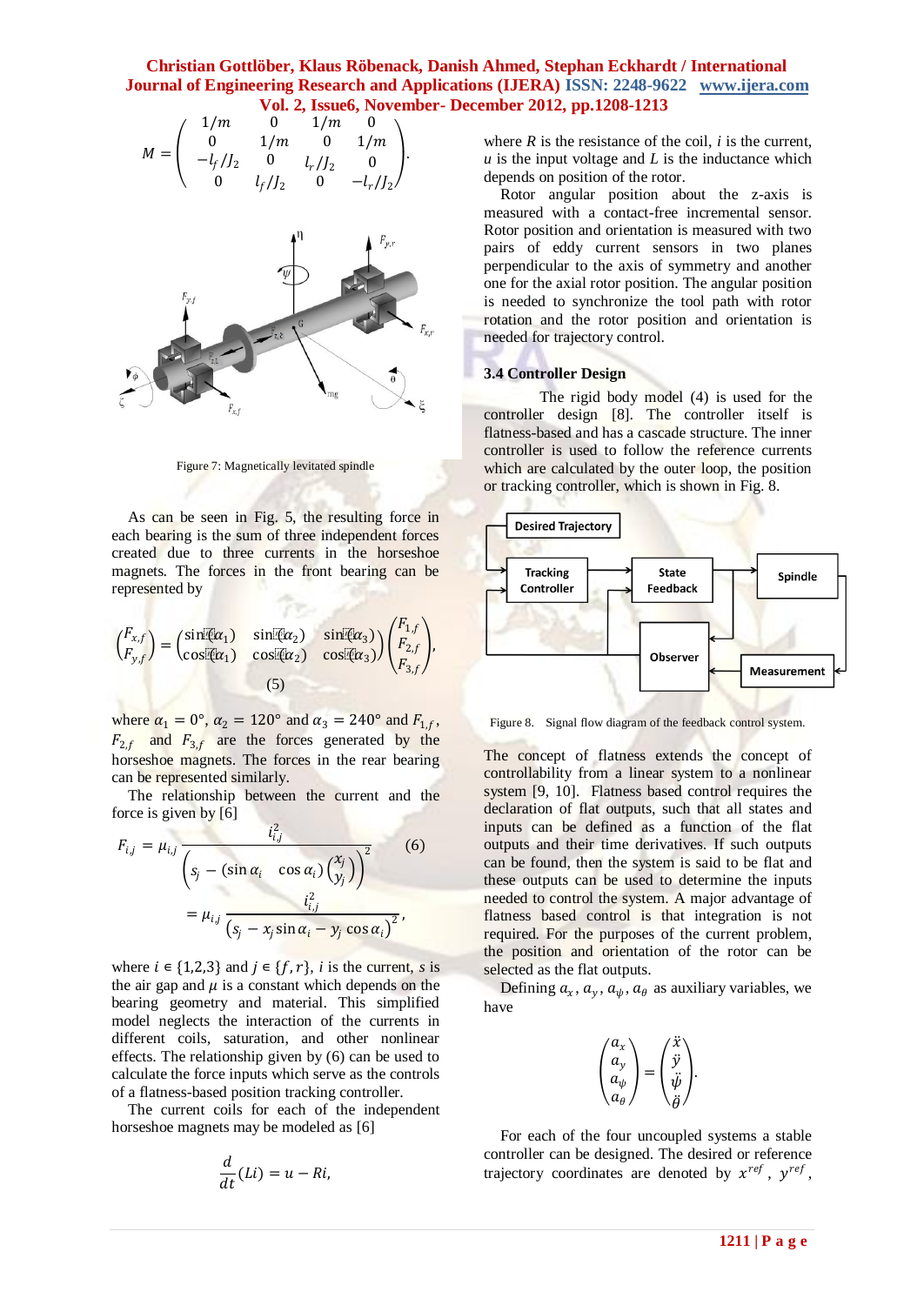$\psi^{ref}$ ,  $\theta^{ref}$ . For example, for the displacement in the x direction we get

$$
a_x = \ddot{x}^{ref} + (\lambda_{x,1} + \lambda_{x,2})(\dot{x} - \dot{x}^{ref}) - \lambda_{x,1}\lambda_{x,1}(x - x^{ref}).
$$

Choosing the eigenvalues of the dynamics of the tracking error  $\lambda_{x,1}$  and  $\lambda_{x,2}$  so that they are symmetric about the real axis and in the open left side of the complex plane, a stable system is attained. Defining  $e_x := x - x^{ref}$ , the following equation is obtained:

$$
\ddot{e}_x = (\lambda_{x,1} + \lambda_{x,2}) \dot{e}_x - \lambda_{x,1} \lambda_{x,1} e_x.
$$

Similarly, the tracking error may be defined as

$$
e = \begin{pmatrix} e_x \\ e_y \\ e_y \\ e_\theta \end{pmatrix} = \begin{pmatrix} x^{ref} \\ y^{ref} \\ y^{ref} \\ \theta^{ref} \end{pmatrix} - \begin{pmatrix} x \\ y \\ y \\ \theta \end{pmatrix}, \qquad (7)
$$

where x and y are the position coordinates of the rotor and  $\psi$  and  $\theta$  are the orientation angles of the rotor. The error dynamics are chosen so that they are decoupled linear oscillators:

$$
\ddot{e} + K_1 \dot{e} + K_0 e = 0, \qquad (8)
$$

where  $K_0$  and  $K_1$  are diagonal matrices with real positive entries. We get

$$
\begin{pmatrix} a_x \\ a_y \\ a_\theta \end{pmatrix} = \begin{pmatrix} \ddot{x} \\ \ddot{y} \\ \ddot{\psi} \\ \ddot{\theta} \end{pmatrix} = \begin{pmatrix} \ddot{x}^{ref} \\ \ddot{y}^{ref} \\ \ddot{\psi}^{ref} \end{pmatrix} + K_1 \dot{e} + K_0 e.
$$

Then the corresponding forces can be obtained from the rigid body model (4):

$$
\begin{pmatrix}\nF_{x,f} \\
F_{y,f} \\
F_{x,r} \\
F_{y,r}\n\end{pmatrix} = M^{-1} \cdot \begin{pmatrix}\na_x \\
a_y \\
a_y \\
a_\theta\n\end{pmatrix} - \begin{pmatrix}\ng_x \\
g_y \\
0 \\
0\n\end{pmatrix}
$$
\n(9)\n
$$
= M^{-1} \cdot \begin{pmatrix}\na_x \\
a_y + g \\
a_\theta \\
a_\theta\n\end{pmatrix}.
$$

A crucial point of the experimental setup was the implementation of a nonlinear controller. A flatnessbased controller design methodology was used. In general, nonlinear controller design can result in complicated symbolic expressions. As an alternative to symbolic computation, one can employ algorithmic or automatic differentiation [11, 12]. As reported in [13], this approach has been successfully applied in nonlinear controller design for magnetic bearings.

### **3.5 Calculating the Control Current**

Once the forces in (9) are obtained, the required currents in each horseshoe magnet must be calculated. For each bearing, there is no unique combination of currents which can be used to achieve the desired force. Therefore, one force must be chosen arbitrarily. Taking

$$
F_{1,j} = \begin{cases} F_{0,j} & \text{if } F_{y,j} \le -\frac{|F_{x,j}|}{\sqrt{3}} \\ F_{0,j} + F_{y,j} + \frac{|F_{x,j}|}{\sqrt{3}} \end{cases}
$$
otherwise,

where  $F_{0,j}$  is some arbitrary non-negative value and  $j \in \{f, r\}$ . The other forces can be obtained using the following:

$$
F_{2,j} = F_{1,j} - F_{y,j} - \frac{F_{x,j}}{\sqrt{3}}
$$

$$
F_{3,j} = F_{1,j} - F_{y,j} + \frac{F_{x,j}}{\sqrt{3}}.
$$

### **3.6 Experimental Results**

Initial experiments were performed with the rotor turning at 110 rpm. Since  $\varphi_l = 3.6^\circ$ , the rotor makes one complete vertical oscillation for every 7.2° change in rotational angle. This leads to a frequency of the vertical oscillation of 91.67 Hz.

For a cutter-head with only two cutting edges the vertical trajectory of the spindle needs to be adjusted twice for each revolution of the rotor. If the cutting edge starts cutting at  $\varphi_l = 0$  then the cutting takes place for  $0 \le \varphi \le \varphi_l$  and  $180^\circ \le \varphi \le 180^\circ + \varphi_l$ . Therefore, it makes sense to reduce the amplitude of the vertical oscillations when the cutter edges are not in contact with the wood. The damping function is chosen to be

$$
D(\varphi) = \left(\frac{\varphi - \frac{180^\circ + \varphi_l}{2}}{\frac{180^\circ - \varphi_l}{2}}\right)^8
$$

for  $\varphi_l \leq \varphi \leq 180^\circ$ .

Fig. 9 shows the desired vertical displacement required along with the actual vertical displacement achieved. An over-shoot is clearly observed along with a delay/phase-angle. It should be clarified once again that the cutting only takes place when there is no damping, that is, when the angle is between 0° and 3.6°.

Fig. 10 shows the desired trajectory of the cutting-edge. Without any vertical movement the cutting edge would follow the circle. With vertical movement, ideally the cutting-edge should follow